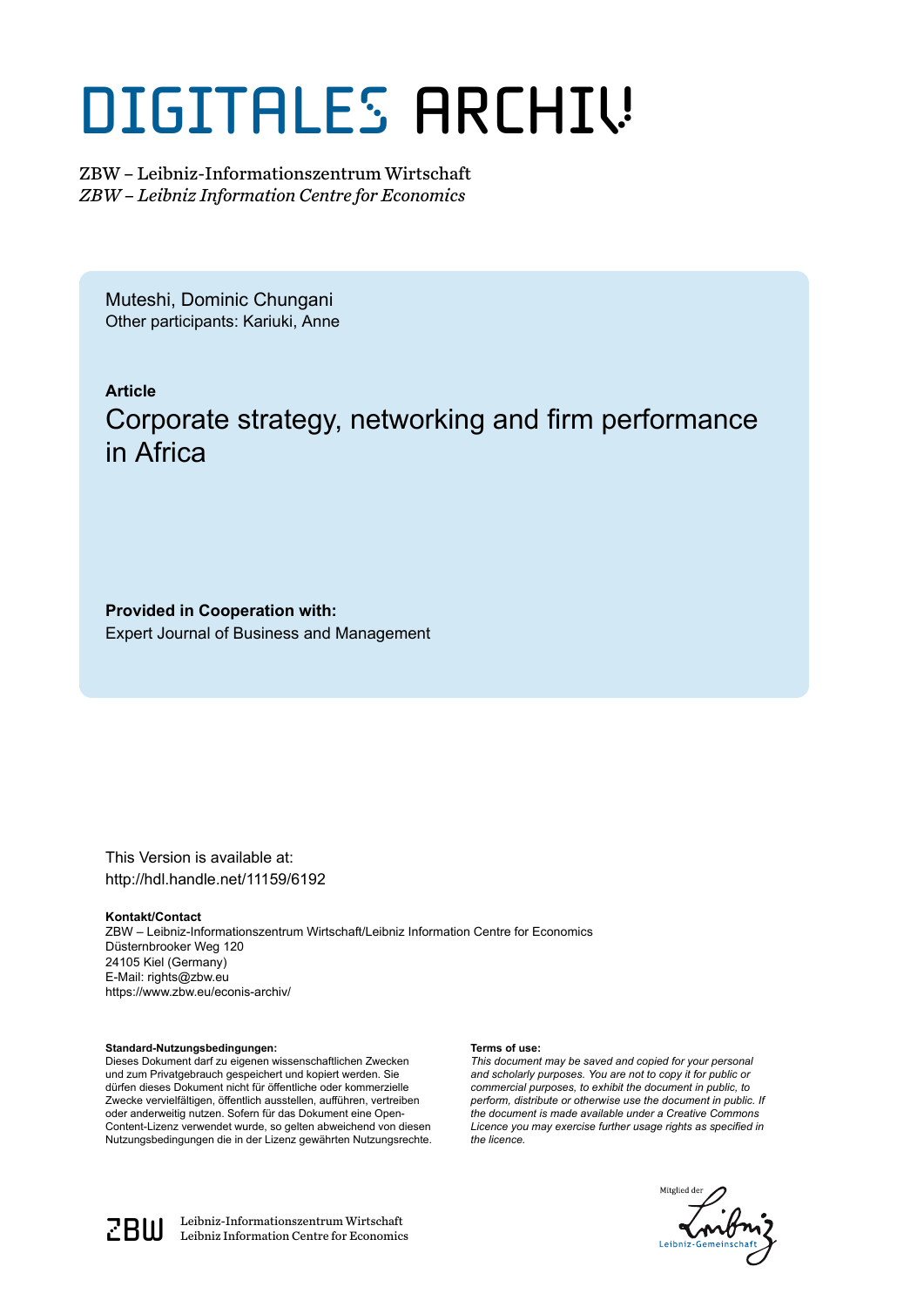## Corporate Strategy, Networking and Firm Performance in Africa

Dominic MUTESHI<sup>1</sup> and Anne KARIUKI<sup>2\*</sup>

<sup>1</sup>University of Nairobi, Kenya <sup>2</sup>University of Karatina, Kenya

*Modern global business environment has experienced a paradigm shift from Multipolarity to Multilateralism, hence forcing companies in Africa to pay more attention on emerging networks in an endeavor to architect strategies for improved performance. These changes include implementation of enterprise strategies and inter-organization alliances and networks, which allows for healthy competition and enterprise performance in both private and public ventures. However, there exists a marked lack of appreciation of the vital linkages of corporate strategy, networking and corporate performance. This article surveys literature on major efforts undertaken by organizations and nations to establish a relevant conceptual framework and methodology in a detailed view point. A synopsis of related literature and past studies in this area have linked networking with performance but with scantly researched proof on the connections between strategy, partnerships and triumph in organizational performance. The paper concludes that networking is vital for ensuring effective implementation of corporate strategy for higher performance*.

*Keywords: Corporate Strategy, Networking, Firm Performance*

*JEL Classification: M10, M20*

#### **1. Introduction**

Today's change in the dissemination of world's income in favour of transitional and developing nations has compelled business executive's to confront a reality based check on networks in execution of corporate approaches to accomplish improvements in performance (African Business, 2009; Deloitte Report, 2017). If a well-executed corporate strategy exists, an organization will have limited or no challenge in managing external variations (Davis, 2007; Ilori, 2015, pp.43-49). Research on integrations suggest that business network ties enable collaborative work and allow exchange of ideas, information and knowledge among firms of such trade linkages (Fliaster and Spiess, 2008). This development could be realized when African firms make collaborations with other firm's indispensable circumstances for sustained accomplishments in the emerging global order.

In a comprehensive sense, factors are said to be strategic if they stand chief to creation and utilisation of potentials for success or significant stimulation on inventiveness progress (Grant, 2002). Competition is so

\* Corresponding Author:

Article History: Received 12 October 2020 | Accepted 1 December 2020 | Available Online 8 December 2020

Cite Reference:

Anne Kariuki, Lecturer, School of Business, University of Karatina, Kenya

Muteshi, D. and Kariuki, A., 2020. Corporate Strategy, Networking and Firm Performance in Africa. *Expert Journal of Business and Management,* 8(2), pp.139-146.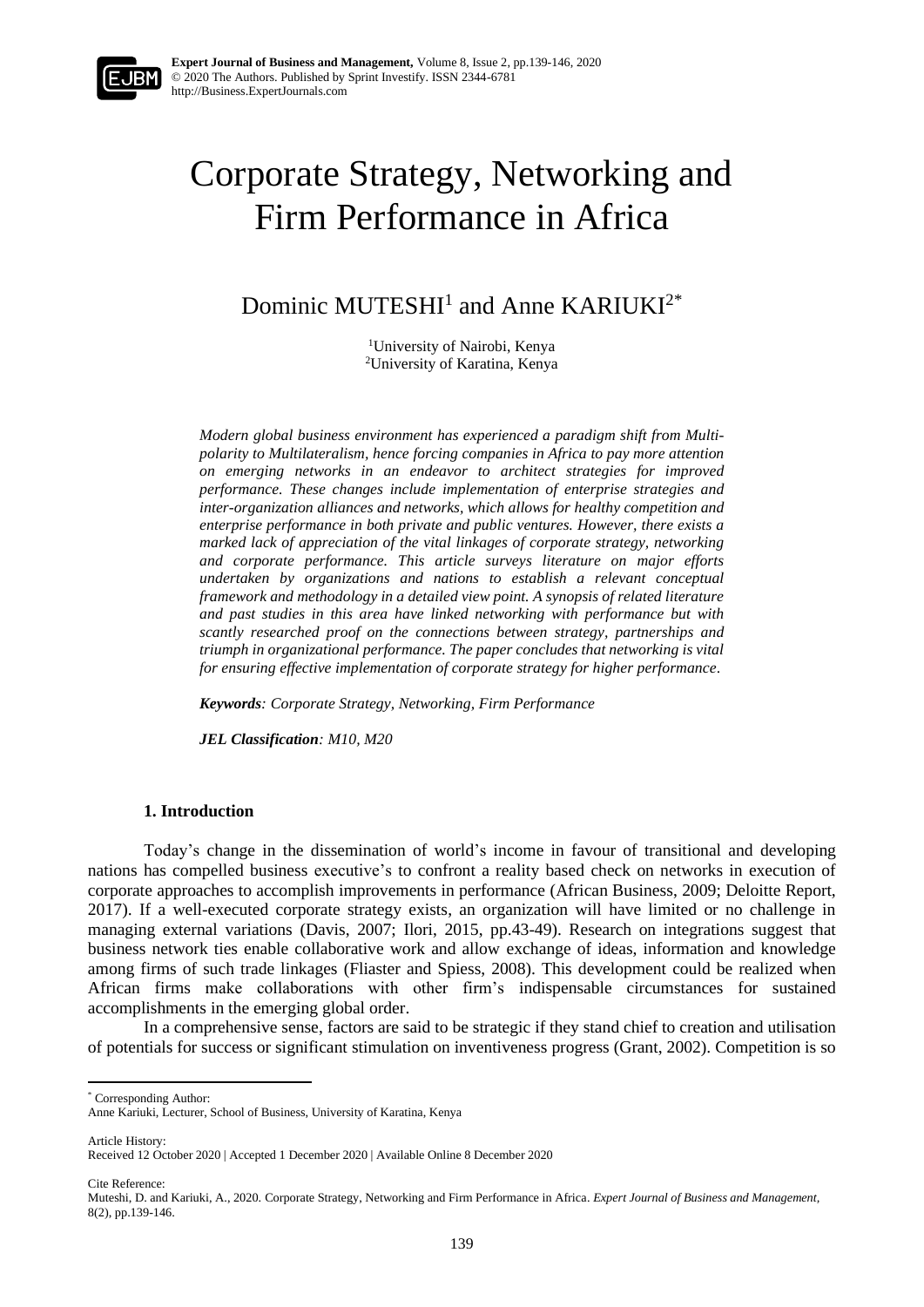intense that global market information is unavailable or obsolete, strategic opportunities open and shut quickly and the cost of blunder involuntarily exist (Davis, 2007; Machuki and Aosa, 2011). Company's development of strong ties will mobilize knowledge and reduce the direct operational expenses but increase indirect dealings costs when contrasted to weaker ties (Fliaster and Spiess, 2008). Corporations succeed through regional integrations and virtual establishments that are held together, not through formal structure and physical vicinity of people, but by partnership, alliances and networking (Johnson and Scholes, 2005; Santos and Eisenhardt, 2009, pp.643-671). The prevailing turbulence in international trade beyond the established Atlantic jurisdictions and Japan compels African companies to look east and forge collaborations with Asian superpowers.

Firm Performance is the most examined conclusion and shared denominator across multinational ventures (Ongeti, 2014). Majority of the studies in social sciences conceptualize performance as a dependent concept and pursue to identify variables that explains disparities in performance (March and Sutton, 1997). However, it continues to be a contentious subject among researchers in company control in terms of both definition and measurement (Chakravathy, 1986), as there exist contrasting descriptions and conceptualizations of commercial performance by various scholars and scholar as sampled below. Corporate performance elasticity is influence by business leader's larger networks with strong ties and capabilities on the magnitude of strategic flexibility (Fernandez-Perez et al., 2012, pp. 777-812). The paper focused on international networking order and strategy for the maintenance of systems for Africa prosperity.

Corporate strategy is the course and latitude of a corporation completed in the long-term and directed towards attainment of an economical superiority (Johnson and Scholes, 2005). Implementation of firm-level strategy entails configuration of capabilities inside the existing surrounding, realise the desires of the world market and to achieve stakeholder expectations (Aosa, et al., 2012, pp.25-41). Daft (2000) describes firm performance as the company's capability in realising its goals productivity with a cluster of available resources.

Corporate strategy solves trade appeal and coalesce methods a corporation employs to manage an assemblage of entities collectively (Grant, 2002). One important function of a company strategy is to discover the sector inside which the commercial units of the enterprise compete in and allocate firm resources to the division (Bowman and Helfat, 2001, pp.1-23). The application of network strategy therefore concerns the interorganization aspects in which it associates with other multinational companies. According to Baraldi (2008, pp.99-126), a network strategy comprises of physical and a blend of resources that interact with inter-company routines and joint projects. The variable of corporate strategy is operationalized along diversification, outsourcing, restructuring, strategic alliance, product and market development.

International collaborations and the variable of networks have various definitions in literature. Network could be identified as an explicit set of connections among defined or different actors (Gulati, 1998, pp.319-417; Ireland et al., 2001, pp. 49-64). Therefore, networks could be implicit as the acquaintances and interfaces amid individuals, groups, organizations. The linkages can be established through different methods, which includes strategic alliances, shared projects, accreditation provisions, sub-contracting, joint research and marketing activities (Groen, 2005, pp. 69-88).Players in a social web can be persons, groups and collection of organizations. Individual relations is defined as the administration of linkages and coalitions that the person has with other actors in the society (Dubini and Aldrich, 1991, pp. 305-313). An organization partnership is a deliberate alliance among two or extra ventures that participate in durable exchange, inter-dependent and sharing co-development of fresh goods and technology (Hakansson, 1989; Groen, 2005).

Firm performance is a continuous practice and a controversial issue among corporate researchers and a part from being an avenue to establish an executive problem; it's also applied to define the elucidation to the said problem (Hefferman and Flood, 2000). Nonetheless, a good corporate strategy has to satisfy what the continent requires to perform and stay in business today and in the imminent future by systematically framing the available proficiencies based on intelligence, scale, customers, culture and time (Arther and Thompson, 2004). Strategies for African organizations should emphasis on innovative processing, value addition and expanding export markets.

The theories that anchored this paper were the resource-based view approach (Wernerfelt, 1984, pp. 17-180) and the stakeholders approach (Hubbard et al., 2009, pp. 18-27).The resource based-view (RBV) which is synonymous with the prepositions of (Ansoff and MacDonnell, 1990; Ansoff and Sullivan, 1993) who hold that companies and surroundings are dependent and serving and to persist viability they must adopt or create a fit to their environment. This approach views corporate performance as the degree of a concern capacity in figuring a strategic fit between its interior and exterior environment (Arther and Thompson, 2004). Performance enhancement of state corporations in Africa has been one of the key issues being grappled by each and every subsequent government.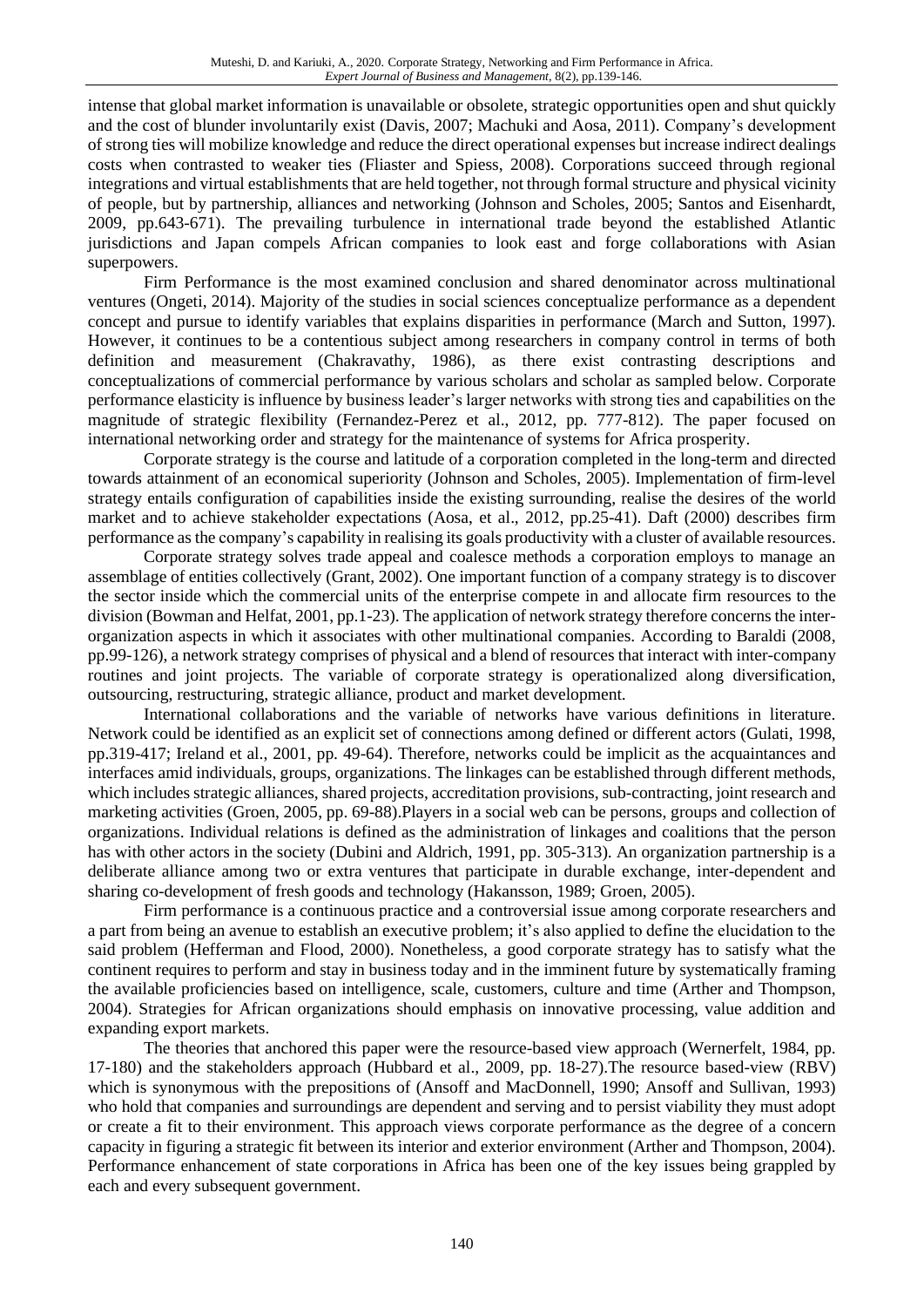Hubbard (2009) opined that measurement of performance has evolved with time from financial measures (March and Sutton, 1997) which focused exclusively on shareholders to stakeholders based approaches including Strategic Balanced Score Card (SBSC) (Kaplan and Norton, 1992) and Tribble Bottom Line (TBL) approach. This is despite there being a consensus among scholars that firm performance measures which focused on shareholders are still valid and relevant (Richard, et al., 2009, pp. 718-804). Nonetheless, this requires to be enhanced to include intangible and externally oriented measures (Kinuu, 2014).Though it's argued that profitability, sales growth and return on Assets (ROA) are the most preferred accounting- based measures of commercial performance. The paper recommends adoption of SBSC measures of organizational performance which include financial, customer, operational excellence and learning and development.

Africa is so diverse and vast geographical location, emerging markets, poor connectivity, minimal regional integration and scarcity of skilled people and knowledge networks makes the continent exiting for doing world trade(Deloitte Report, 2017).At the company level, the African mainland is witnessing the enlargement of an African entrepreneurial class (Olomi, 2009). These entrepreneurs are establishing micro and macro trades swiftly and even competing constructively with the large-scale reputable firms, discovering innovative solutions to organizational difficulties (Olomi, 2009; Maina, et al, 2016, pp.258-272).During the earlier three decades, the mainstream of African states grew speedily, providing impetus for the widespread Africa escalating narrative (Deloitte Report, 2017).The dawn of domestic leaders and international African companies are changing the trading global landscape (African Business, 2009).Nevertheless, it is particularly noted that the function of a combination of strategic component and networking is usually ignored in most of the African enterprises.

#### **2. Literature Review**

#### **2.1. The Resource Based View and Stakeholder Theory**

#### **2.1.1. The Resource Based View**

The Resource-Based View (RBV) has pinched the centre of scholars and managers more than any other academic paradigm in the speciality of strategic management. This is evident in variant of the theory, such as dynamic capabilities (Tecee, et al., 1997, pp. 509-533), the knowledge-based view (Kogut and Zander, 1992, pp. 383-397) and the relational view (Dyer and Singh, 2001). The theory aims to elucidate enterprise performance from the company's inner capabilities for continued competitive gain such as company assets and competencies (Zollo and winter, 2002, pp. 339-351; Jeroen, et al., 2009, pp.349-372). Its imputed logic is that if a firm has to record a superior productivity and weather it over time, it must acquire valuable, rare and inimitable and non-substitutable (VIRIN) resources (Barney, 1991; Tecee et al., 1997).The constructs of corporate strategy depicted as the independent variable in Figure 4.1 and networking which is conceptualized as the moderating variable are anchored on RBV.

#### **2.1.2. Stakeholder Theory**

Stakeholder theory (Freeman et al., 2004) has been proposed and argued in governance investigations on the foundation of its descriptive precision and instrumental power in explaining corporate behaviour. Stakeholder's concept is rooted on the definition of corporation as grouping of stakeholders. From the stakeholder viewpoint, the mission of an enterprise is to manage interests of its investors (Freeman et al., 2004, pp. 364-379). The managers are thought of as the agents who should supervise the business for the worth of its shareholders and safeguard the being of the establishment to protect long-term stakes of every stakeholder (Freeman, 1984). Firm Performance which is the dependent variable is anchored on this theory.

#### **2.1.2. Corporate Strategy and Firm Performance**

Corporate strategy is involved with the overall drive and latitude of the venture to accomplish stakeholder's expectations (Johnson and Scholes, 2005). Strategy is about making choices (Porter, 1980). It is a technique that guarantees a long-lasting competitive edge by investing the resources needed to develop key capabilities leading to the long-term superior performance (Lin, et al., 2014; Muteshi, et al., 2018, pp.19-29). This is a critical stage as it is deeply swayed by financiers in the trade and performs as a director to strategic choices all along the commerce for performance improvement.

Corporate strategy execution for African entities is fundamental in guaranteeing a continued good income growth and only those companies that exercise some custom of strategic planning will survive (Ilori, 2015, pp. 43-49). A well-conceived strategy position allows a company to confront the competitive forces existing in the environment. A firm-level strategy must deal with industry forces like potential competitors, consumers and merchant's behaviour and product/service substitute as envisaged in Porter's (2008) five forces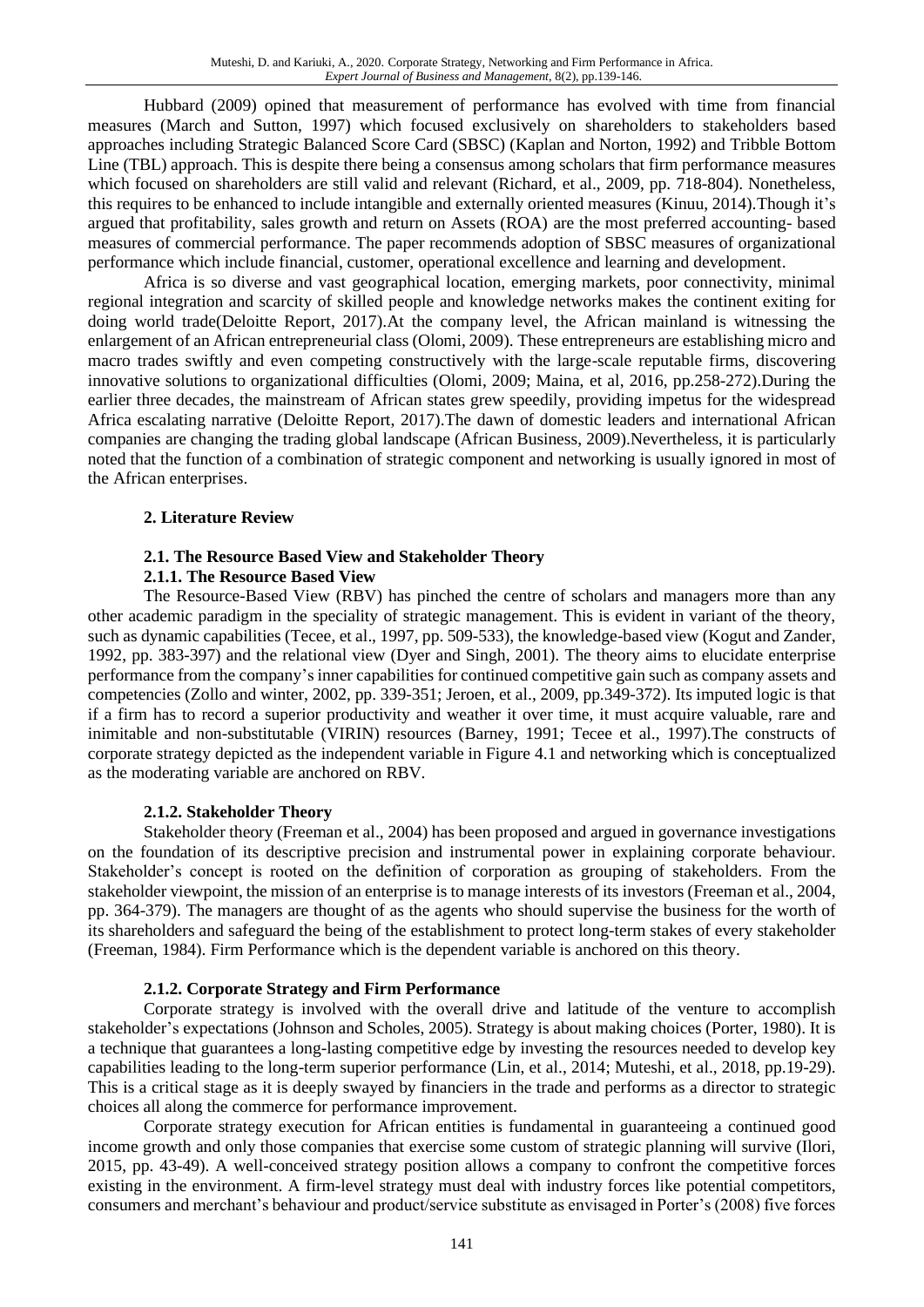analysis as a variation in any of the forces usually entails a trading unit to re-analyse the world market specified in the general alterations in the industry information. A corporate strategy that allows it respond to, predict and dictate these environmental forces lead to high performance (Mintzberg, et. al. 2005, pp.11-24; Porter, 2008).

The constituency approach (Thompson, 1967) which was later amplified to stakeholders approach (Hubbard, 1984; Freeman et al., 2004, pp.364-369) view conditions as existing to serve its numerous constituents or stakeholders who are equally inside and outside to the corporations. From this perspective enterprise performance is viewed as the magnitude to which it satisfies its stakeholders. Dess and Robinson (1984, pp.313-330) contents that national growth is a complex and manifested phenomena which carries on to draw considerable contests in respect to conceptualization measurement.Overall quality decisions by senior strategic team which consists of actions commenced on determination of the origin of operational challenges, generation of choices to ease the difficulty and taking an integrated final decision are supreme to the total performance (Awino, 2013, pp.113-123).

In present's competitive environment, companies cannot depend only on internally managed capabilities to chase advantage creating and enhancing strategies (Giudici, 2013). They must co-operate with other organisations to acquire contact to information, skills, expertise, assets, and technologies and thus leverage their internal capabilities. Different strategic tendencies create varied needs, motivations and prospects for collaborations with other world market participants such as competitors, distributors, suppliers and clientele (Porter, 2008). Thus, corporate strategies in firms should recognizable patterns of networking behaviour, which in turn breeds anticipated forms of network structure (Giudici, 2013; Gathungu, et al., 2014, pp.335-357).

#### **3. Empirical Literature Review - Corporate Strategy, Networking and Firm Performance**

Porter (1980) acknowledged the advantages firms derive from formulating competitive strategy appropriate to register a superior performance. Strategies that may amend the industry rules in the organizations favor. Nevertheless, in Porters (1980) works, the bases of earnings need not to be enshrined in the company but rather in the edifice of the sector, specifically the landscape and equilibrium of its competitive forces (Schemaker, 1990, pp. 1178-1192). Muteshi, et al., 2018, pp.19-29) argued that firm capabilities have a significant effect on the relationship between firm-level strategy and performance. However, these studies did not ponder on the bearing of strategic networking as an element of competitive edge and overall performance.

A plethora of studies have proved that network linkages could be a basis of attaining an advanced point of corporate productivity but still little devotion is given by enterprises on this area. The achievement of a corporation hinges on its alliance with other entities that stimulate the formulation and distribution of its goods or services (Valkokari and Helander, 2007, pp. 597-608; Li et al., 2009). The construction process of networks is tentative and encompasses socio-psychological traits (Valkokari and Helander, 2007; Sirec and Bradac, 2009, pp.59-66p.). Networks of establishments are especially based on personal associations, where the corporation's linkages overlap with the national networks (Beggieros, 2001, pp.20-222). Toil for firms is on how to use these global integrations in an applicable way and to increase earnings for organizations within these networks. The paper adopted networking operationalization of (Hakanssons and Snehota, 1995) which contains actors (firms), activities (process and systems) and resources (assets). Hence, African initiatives should exploit on their separate government linkages locally and internationally to realize high performance.

A firm's ability to persistently outperform rivals depends on the advantageous access to external information and resources uniquely held by other participants (Sirec and Bradac, 2009, pp. 59-66; Kuratko, 2007, pp. 162-182; Gathungu, et al., 2014, pp.335-357). Companies which take time to define the cause of productivity snags have a superior creativity, innovation and automation (Awino, 2013, pp. 113-123). Many new and good ideas are created in networks of heterogeneous companies (Wikland and Shephard, 2005, pp. 71-91.; Giudici, 2013), increasing firm's entrepreneurial opportunities. Through diverse linkages, a venture can obtain valuable and specialized knowledge, capabilities and competences necessary for formulation of company strategy (Lin, Tsai, and Wu, 2014). This advantage from networking can in turn enable firms to be more innovative, risk-taking and implement proactive corporate strategies.

Maina et al (2016, pp.258-272) argued that network structure, governance and content have a positive and significant relationship on firm performance. Network competence has a positive, but weak and insignificant, correlation with firm performance (Walter, Auer and Ritter, 2005). Therefore, the development, maintenance and growth of firm-level capabilities and proficiencies can only make sense if they contribute to enterprise performance (Hooley et al., 2005, pp.18-27). Development of network capabilities in Africa needs to be the focus of managerial attention if the firm seeks to enhance success in its corporate strategy.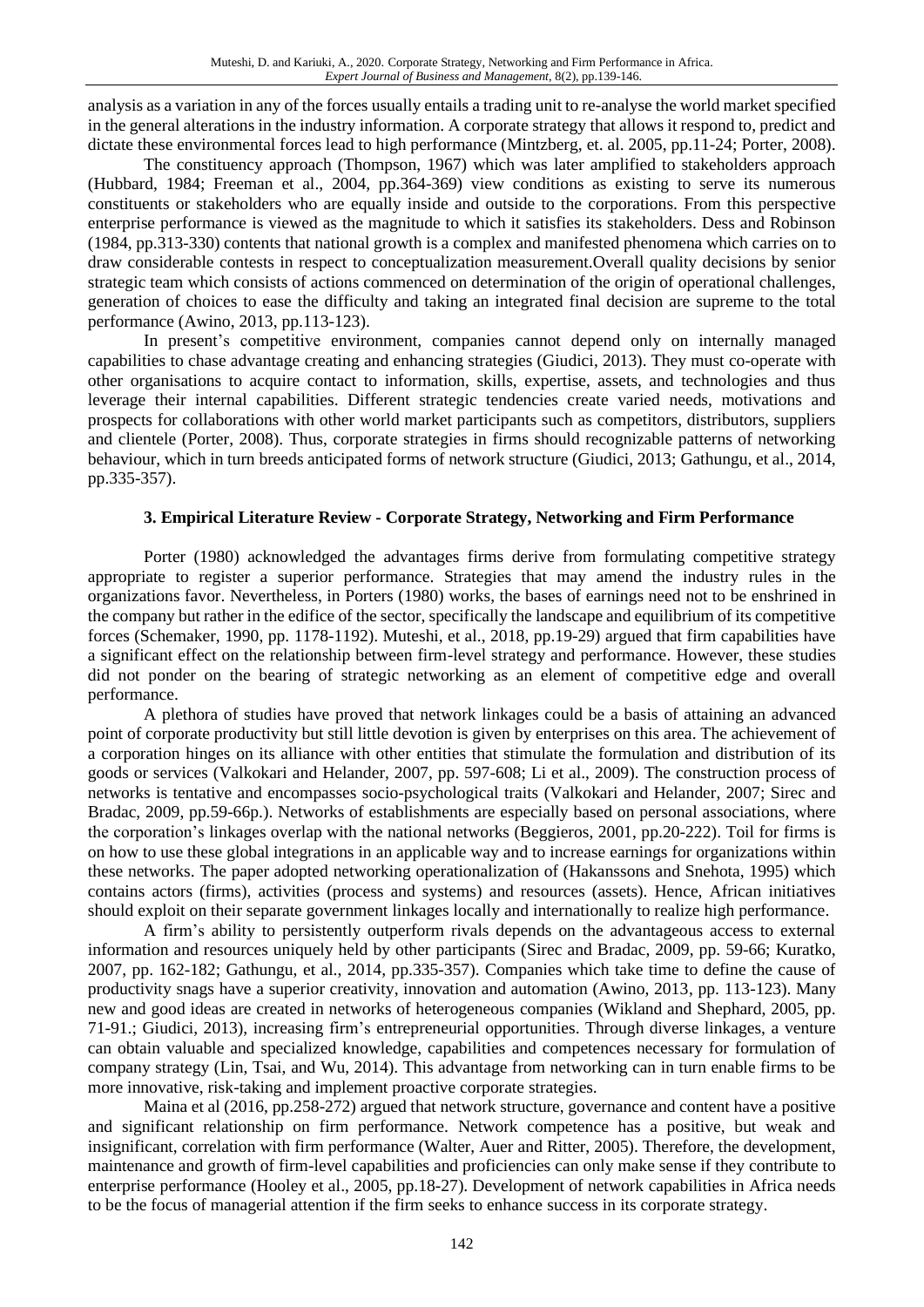The success or growth of organizations in Africa is crucial to the continent's economic prosperity and to full potential realization of its wealth and engagement (Ilori, 2015, pp.43-49). Nowadays, there hardly exist a single trade that rests unaffected by growth of network connections within and among firms. Company's knowledge and network administration could be a puzzling job as their features hamper the strategies desired inside the establishment, appropriate to produce novel opportunities.

#### **4. Conclusion and Recommendations**

There is evidence from literature indicating that networking has a noteworthy effect on corporate strategy and performance relationships of establishments in Africa. Corporate strategy execution for venture success stands to be broadly studied in the arena of management with diverse conceptual and contextual frameworks (Porter, 1980; Mintzberg et al., 2005). Though appreciated as a factor of corporation performance, there is scanty information on how networking affects strategy and performance connections (Giudici, 2013; Lin, et al., 2014; Gathungu, et al., 2014; Ilori, 2015). According to literature review, Networking is a critical factor that determines firm's performance while long-term supremacy should be incorporated as the sixth dynamism to (Porter's, 1980) five forces firm model of environmental analysis. Hence, the researchers argue to develop competitiveness in a globalized economy and emergence of trading blocs worldwide; African entrepreneurs must implement corporate strategies that foster their domestic and multinational networks for performance improvement.

For African multinational companies, it's paramount to consider moving to the East and form economic integrations with transitional nations like China, Japan and India. This will guarantee growth in domestic markets owing to improved geographical and enterprise advantages and government-stimulated push factors. Considering these new opportunities, African enterprises should strive to capitalize on them by executing integrated corporate strategies and forming networks that will cater for the growing markets. The novel forms of business environments with advanced infrastructure and institutions, firms should move from predominantly import-substituting networks to value addition collaborations aimed at enhancing domestic, trading bloc and worldwide marketplaces.

On a theoretical perception, the inquired evidence on corporate strategy over and above theories of the firm has mainly concentrated on firm-level strategy and performance while ignoring the variable of networking. On policy making perspective, the present paper represents a helpful response when making decisions between providing African governments support to corporation's vs privatization, to which the magnitude ventures creation should be promoted vs development of prevailing firms and how such financing should be molded to yield maximum earnings to the firm.

#### **4.1. Conceptual Model**

The recommended conceptual framework has been structured from a crew of broad ideas and theories that help in understanding corporate strategy, partnerships and performance relationships. The study seized keen interest of these propositions and thus offered a comprehensive conceptual model in Figure 4.1 that is used in linking up the various constructs of the study.

The conceptual framework in Figure 4.1 has been advanced using the theoretical arguments and knowledge gaps identified from the empirical studies which looked at the linkages of the study variables (Hakanssons and Snehota, 1995; Groen, 2005; Gathungu, et al., 2014; Lin, et al., 2014; Ilori, 2015). The influence of corporate strategy is conceptualized as the (independent variable) on firm performance (dependent variable) to be studied by testing H1. The moderation effect of networking on the connections among corporate strategy and performance to be analysed using H2.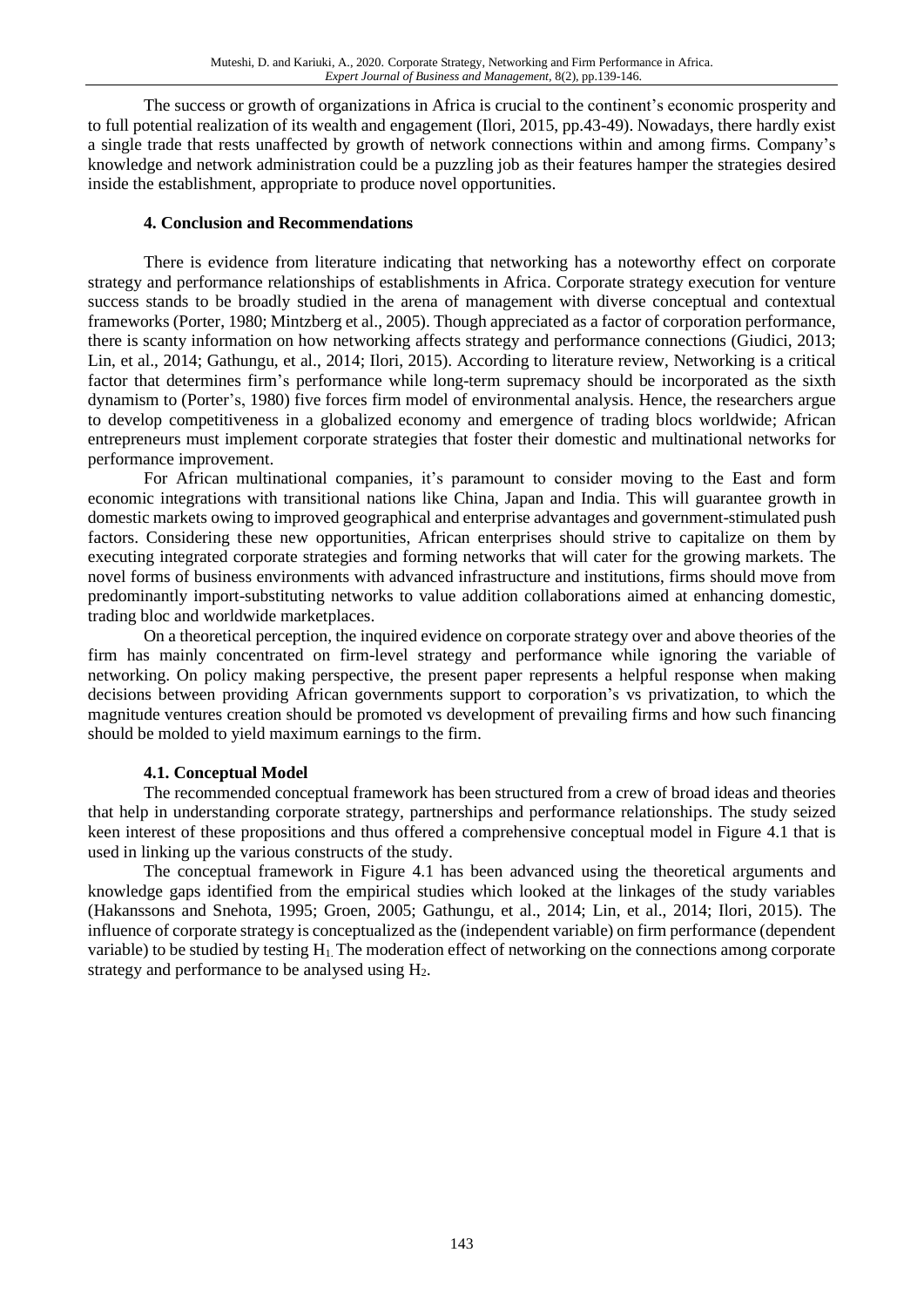Muteshi, D. and Kariuki, A., 2020. Corporate Strategy, Networking and Firm Performance in Africa. *Expert Journal of Business and Management,* 8(2), pp.139-146.



*Figure 1. Conceptual Model*

#### **4.2. Area of Future Studies**

This paper should serve as stimulus for further assessment to explore all the possible factors that influence findings related to corporate strategy, networking and performance in specific industries in Africa. Further, future scholar should investigate an extended model, which incorporates the domain of external surroundings, innovation, or corporate governance over and above the presented concepts that inspire performance. It is essential nevertheless, for this further research to be systematic and continuous with the target of advancement of future knowledge on factors that support enterprise performance in the African context.

#### **References**

- Ansoff, H.I. and E.J. MacDonnell, 1990. Implanting strategic management. (2<sup>nd</sup> ed.). New York, USA: Prentice Hall.
- Ansoff, H.I. and P.A. Survillan, 1993. Optimizing profitability in turbulent environments: A formula for strategic success. *Long Range Planning,* 26 (5), pp. 11-23.
- Aosa, E., Bagire, V. and Awino, Z., 2012. The interaction of personal factors, structure and performance in NGOs. *DBA Africa Management Review,* 2 (3), pp.25-41.
- Arther, A. and Thompson, J., 2004. *Strategy. Winning in the marketplace, core Concepts, analytical tools and cases*. New York, USA: Mc-Graw-Hill Irwin.
- Awino, Z.B., 2013. Top management team diversity, quality decisions and organizational performance in the service industry. *Journal of Management and Strategy*, 4(1), pp.113-123.
- Barney, J.B., 1991. Firm resources and sustainable competitive advantage. *Journal of Management,* 1(17), pp. 99-120.
- Baraldi, E., 2008. Strategy in industrial networks: Experiences from IKEA. *California Management Review*. 50(4), pp.99-126.
- Biggiero, L., 2001. Self-organization process in building entrepreneurial networks; a theoretical and empirical investigation. *Human Systems Management*, 3, pp.209-222.
- Bowman, E.H. and Helfat, C.E. 2001. Does corporate strategy matter?. *Strategic Management Journal,* 22 (1), pp.1-23.
- Chakravathy, B. S., 1986. Measuring strategic performance. *Strategic Management Journal,* 7(5), pp. 437- 458.
- Daft, R.L. 2000. *Organization Theory and Design*. (7th Ed.) Cincinnati, Ohio : South-Western College Publishing.
- Davis, J. L. 2007. *Firm Level Entrepreneurship and performance: An examination and extension of relationships and measurements of the entrepreneurial orientation construct.* Unpublished Thesis, University of Texas, United States of America.
- Deloitte Report, 2017. African trends going into 2017. How Business needs to plan for the changing Continent.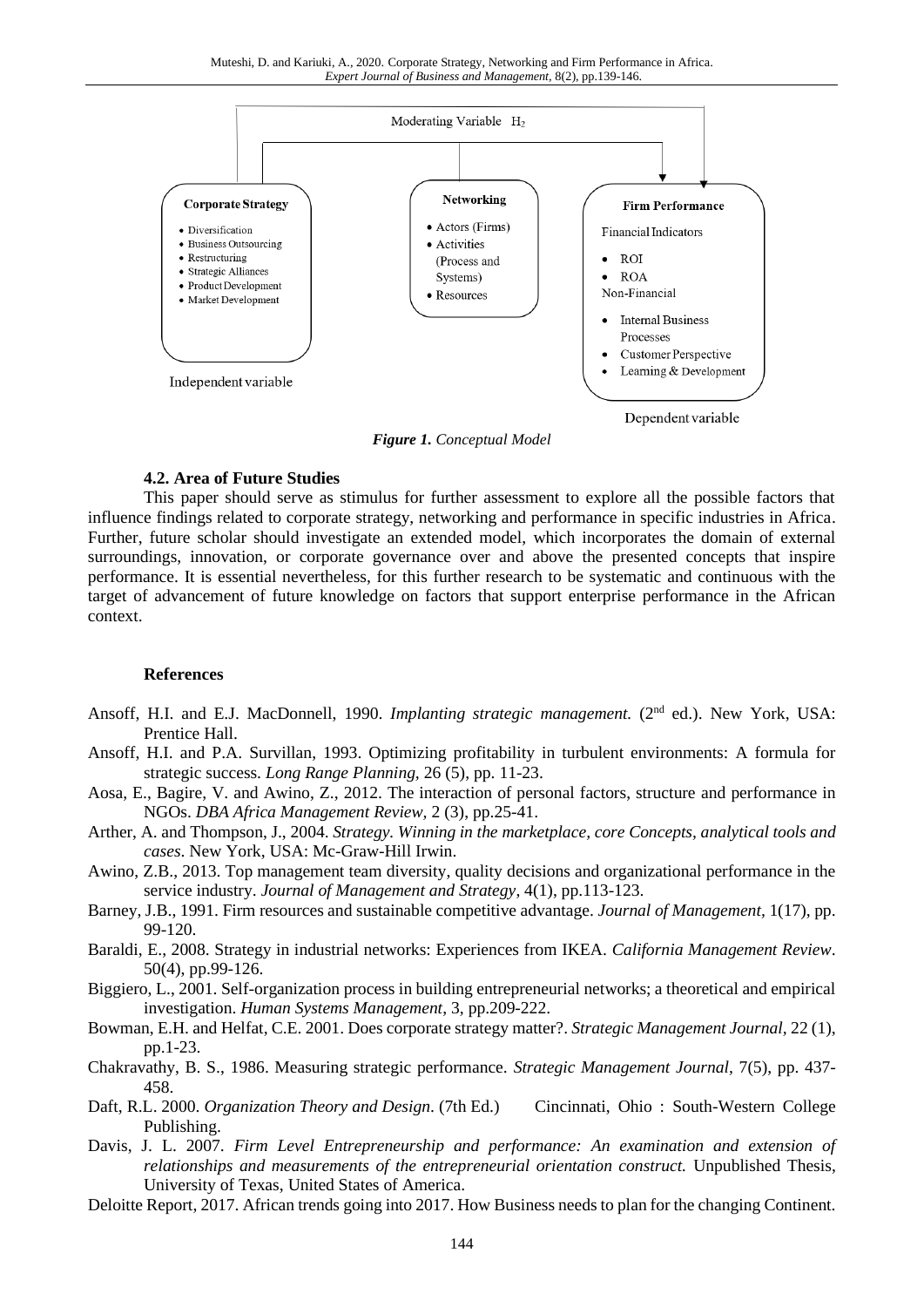- Sethibe, T. and Steyn, R., 2016. Innovation and Organizational performance: A critical review of the instruments used to measure performance. *The South African Journal of Entrepreneurship and Small Business Management,* 8(1), pp.50.
- Dess, G.G. and Robinson Jnr, R.B., 1984. Environment, structure and consensus in strategy formulation: A conceptual integration. *Academy of Management Review*, 12(2), pp.313-330.
- Dubini, P. and Aldrich, H., 1991. Personal and extended networks are central to the entrepreneurial process. *Journal of Business Venturing,* 6(5), pp.305-313.
- Dyer, J.H. and Singh, H., 2001. Monetary monitoring strategy. *Business Horizons*, 48, pp.47-54.
- Grant, R.M., 2002. *Contemporary strategy analysis. Concepts, Techniques, Application*. 4<sup>th</sup> ed. Blackwell, Oxford.
- Fernandez-Perez, V., Garzia-Morales, V.J. and Bustinza-Sancez, O.F., 2012. The effects of CEO's networks on organizational performance through knowledge and strategic flexibility. *Personal Review,* 41(6), pp.777-812.
- Fliaster, A and Spiess, J., 2008. Knowledge mobilization through social ties: The cost benefits analysis. *Schmalenbach Business Review*. 60 (1), pp. 99-117.
- Freeman, R.E., 1984. *Strategic Management. A stakeholder Approach*. Boston. MA. Pitman.
- Freeman, R.E., Wicks, A. C. and B. Parmar, 2004. Stakeholder Theory and "The Corporate Objective Revisited". *Organization Science* 15(3), pp.364-369.
- Gathungu, J.M., Aiko, D.M. and Machuki, V.N., 2014. Entrepreneurial orientation, networking, external environment and firm performance. A critical Literature Review*. European Scientific Journal,* 10(7), pp.335-357.
- Groen, A.J., 2005. Knowledge intensive entrepreneurship in networks: Towards multilevel/multidimensional approach. *Journal of Enterprising Culture*, 13(1), pp.69-88.
- Gulati, R., 1998. Alliances and Networks. *Strategic Management Journal*, 19, pp.393-417.
- Giudici, A., 2013. *Sensing together: an exploration of the support of network intermediaries to firms and entrepreneurs search for new opportunities.* Thesis. Crandfield University, United Kingdom.
- Hakansson, H. and Snehota, I., 1995. *Networks in Technological Development.* London: Routledge.
- Hakansson, H., 1989. Entrepreneurial networks and new organization growth. *Entrepreneurship theory and Practice,* 19, pp.7-9.
- Hefferman, M.M. and Flood, P.C., 2000. An exploration of relationships between the adoption of managerial competencies, human resource sophistication and performance of Irish organizations. *Journal of European Industrial Training,* 24(4), pp.128-136.
- Hooley, G. J., Greenley, G.E., Cadogan, J.W. and Fahy, J., 2005. The Performance Impact of Marketing Resources. *Journal of Business Research*, 58, pp.18-27.
- Hubbard, G., 2009. Measuring firm's performance: Beyond the triple bottom line. *Business strategy and environment,* 19, pp.177-191.
- Ilori, D.B., 2015. Corporate strategy, planning and performance Evaluation: A survey of literature. *Journal of Management Policies and Practices.* 3(1), pp.43-49.
- Ireland, R.D., Hitt, M.A., Camp, M. and Sexton, D. L., 2001. Integrating Entrepreneurship and Strategic Management Actions to create Wealth. *Academy of Management Executive*, 15(1), pp. 49-64.
- Johnson, G. and Scholes, K. 2005. *Exploring corporate strategy.* (6<sup>th</sup> ed.). New Delhi, India: Pearson Prentice-Hall.
- Jeroen, K., J.C. Spender and Groen, A.J., 2009. The resource-based view: A review and assessment of its critiques. *Journal of Management,* 36 (1), pp.349-372.
- Kaplan, R.S. and Norton, D.P., 1992. The Balanced-score card measure that drive performance. *Harvard Business Review,* 70(1), pp.71-79.
- Kinuu, D., 2014. *Top management team psychological characteristics, institutional environment, team processes and performance of companies listed in Nairobi stock exchange*. Unpublished Ph.D. Thesis. University of Nairobi, Nairobi, Kenya.
- Kogut, B and U. Zander, U., 1992. Knowledge of the firm, combinative capabilities, and the replication of technology. *Organizational Science,* 3, pp. 383-397.
- Kuratko, D. F., 2007. The corporate entrepreneurship process: A research model. Foundations and Trends. *Entrepreneurship Journal*, 3, pp.162-182.
- Lin, C., H.L. Tsai and Wu, J.C. 2014. Collaboration strategy decision-making using the Miles and Snow typology. *Journal of Business Research,* 67(9), pp.1979-1990.
- Machuki, V.N. and E. Aosa, E., 2011. Influence of external environment on the performance of publicly quoted companies in Kenya. *Business Administration and Management*, 1(7), pp. 205-218.